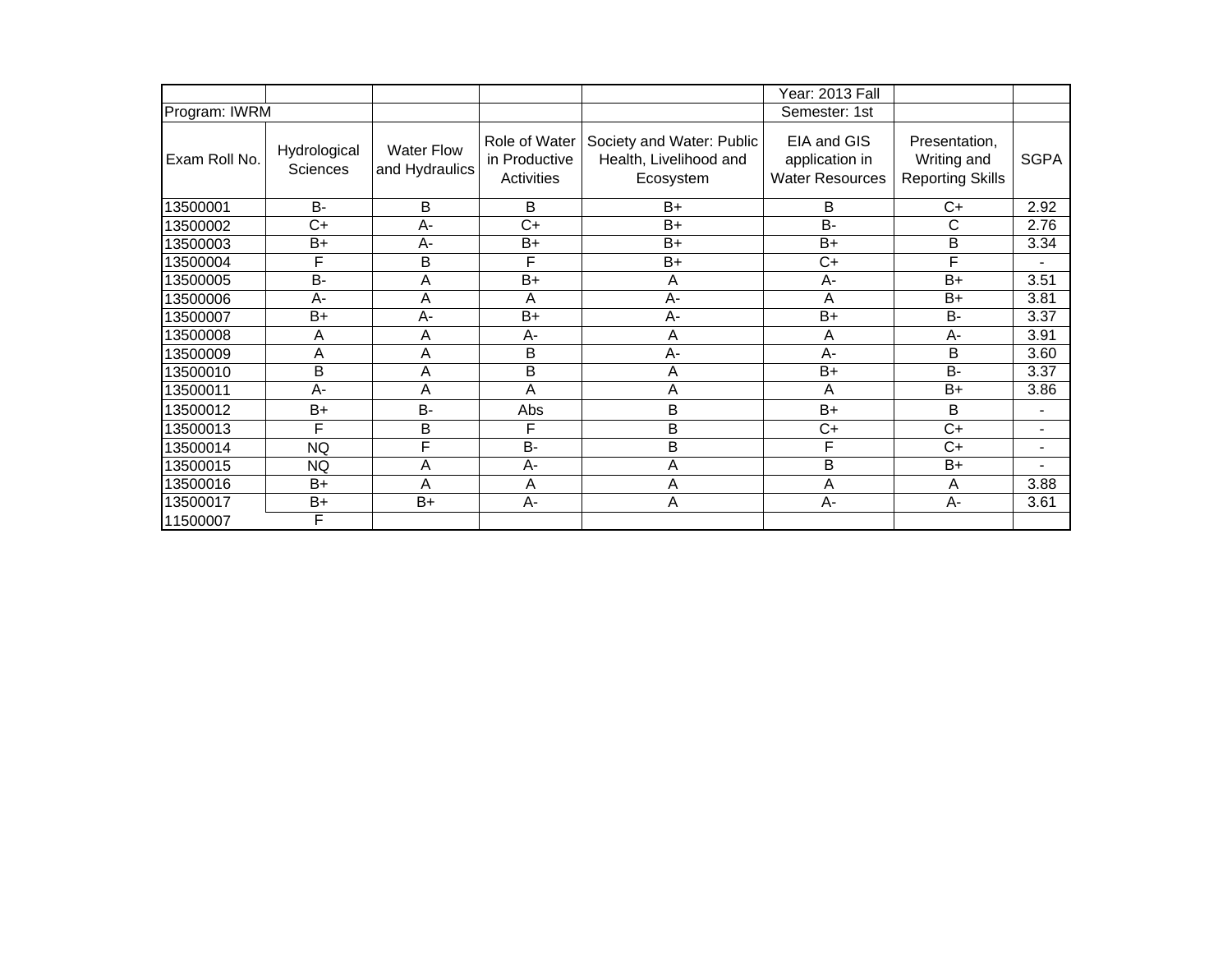|                     |                                             |                                      |                                    | Year: 2013 Fall                                 |             |
|---------------------|---------------------------------------------|--------------------------------------|------------------------------------|-------------------------------------------------|-------------|
| Program: M.Sc. IWRM |                                             |                                      |                                    | Semester: 3rd                                   |             |
| Exam Roll<br>No.    | Integrated Water<br>Resources<br>Management | <b>Field Research</b><br>Methodology | Power,<br>Authority and<br>History | Climate Change,<br>Livelihood and<br>Adaptation | <b>SGPA</b> |
| 12500001            | F                                           | Abs                                  | Abs                                | Abs                                             |             |
| 12500003            | B+                                          | B                                    | А-                                 | А-                                              | 3.39        |
| 12500004            | В-                                          | B+                                   | B+                                 | B+                                              | 3.16        |
| 12500005            | A                                           | А-                                   | А-                                 | А-                                              | 3.77        |
| 12500006            | Α                                           | А-                                   | A                                  | A                                               | 3.91        |
| 12500007            | B+                                          | F                                    | А-                                 | А-                                              |             |
| 11500007            |                                             | F                                    |                                    |                                                 |             |
| 11500008            |                                             | B+                                   |                                    |                                                 |             |